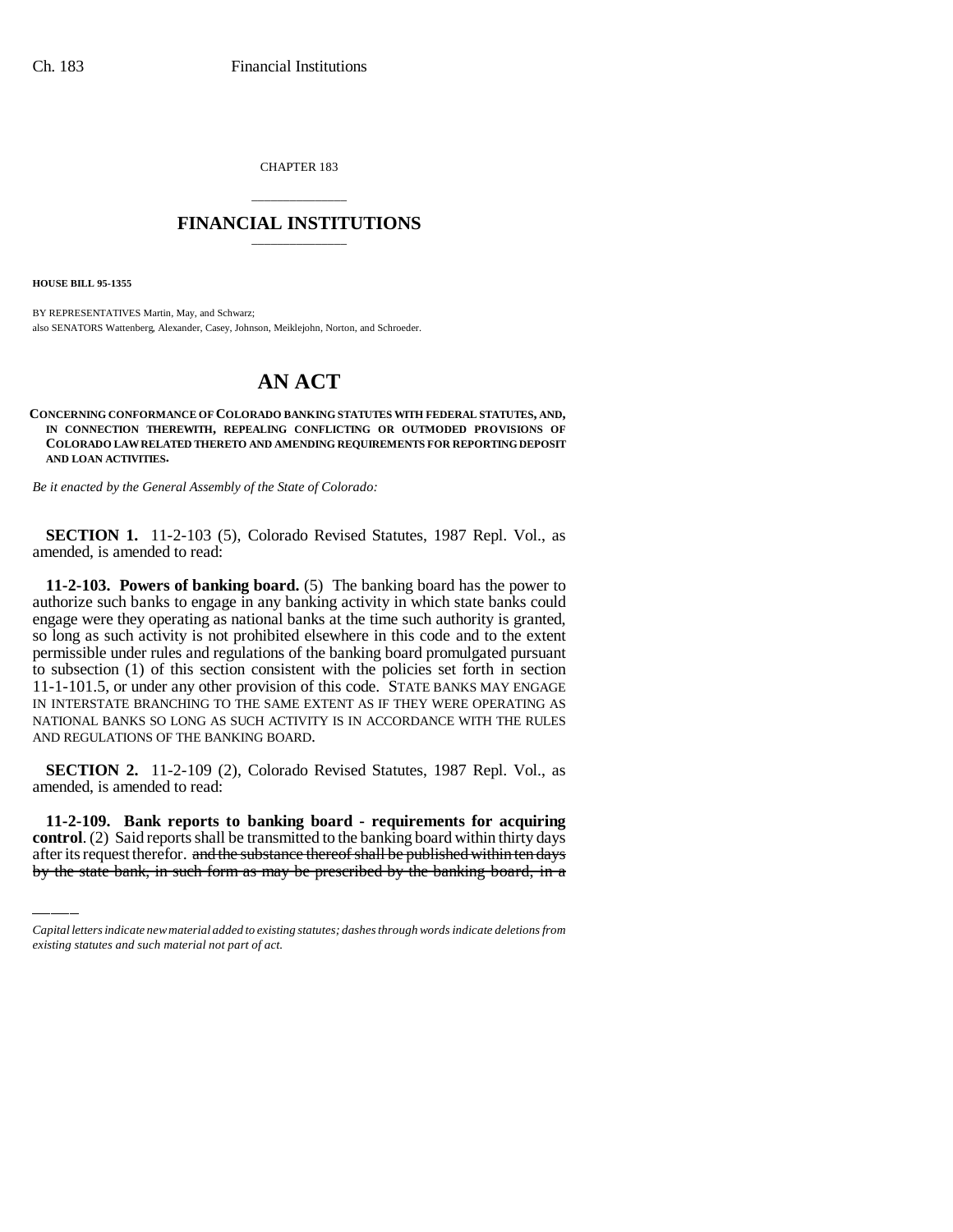Financial Institutions Ch. 183

newspaper of general circulation printed in the city or town where such bank is located. If there is no newspaper of general circulation printed in said city or town, then publication shall be in the newspaper of general circulation published nearest thereto. Proof of such publication shall be filed with the banking board within ten days after the date of such publication, in such forms as it may prescribe.

**SECTION 3.** 11-2-114.1 (2), Colorado Revised Statutes, 1987 Repl. Vol., as amended, is amended to read:

**11-2-114.1. Administrative fees.** (2) The banking board shall assess filing fees to banks and bank holding companies outside of Colorado which are seeking to acquire a bank or bank holding company in Colorado in such amount as determined to be sufficient to reimburse the state for the cost of administration of sections 11-6.4-103  $(1)$ (b),  $(10)$ , and  $(12)$  (8) AND (9) and 11-6.4-104, and the requirements thereof.

**SECTION 4.** 11-6.4-101, Colorado Revised Statutes, 1987 Repl. Vol., as amended, is amended to read:

**11-6.4-101. Legislative declaration.** (1) The general assembly finds, determines, and declares that, in authorizing expansion of interstate banking to this state, primary consideration should be given to providing positive benefits for the people of this state; to affording protection to bank depositors in this state; to enhancing the opportunity of the people of this state to receive services provided by banks and bank holding companies; and to setting forth the standards under which out-of-state bank holding companies may acquire or control Colorado banks and bank holding companies.

(2) IN ORDER TO COMPLY WITH THE CONSIDERATIONS SET FORTH IN SUBSECTION (1) OF THIS SECTION WITH RESPECT TO INTERSTATE BRANCH BANKING, THE GENERAL ASSEMBLY FINDS THAT IT IS IN THE BEST INTERESTS OF THE CITIZENS OF THIS STATE TO DECLARE THAT INTERSTATE BRANCHING IN COLORADO IS PROHIBITED PRIOR TO JUNE 1997. THE GENERAL ASSEMBLY FURTHER FINDS AND DECLARES THAT DE NOVO INTERSTATE BRANCHING IN THIS STATE IS EXPRESSLY PROHIBITED AND THAT INTERSTATE BRANCHING THROUGH THE ACQUISITION OF A BRANCH OF AN INSURED FINANCIAL INSTITUTION WITHOUT THE ACQUISITION OF SUCH FINANCIAL INSTITUTION WHICH HAS BEEN IN OPERATION FOR AT LEAST FIVE YEARS AT THE TIME OF ACQUISITION IS EXPRESSLY PROHIBITED.

**SECTION 5.** 11-6.4-102 (9), (11), (12), and (13), Colorado Revised Statutes, 1987 Repl. Vol., as amended, are amended, and the said 11-6.4-102 is further amended BY THE ADDITION OF THE FOLLOWING NEW SUBSECTIONS, to read:

**11-6.4-102. Definitions.** As used in this article, unless the context otherwise requires:

(4.5) "COLORADO FINANCIAL INSTITUTION" MEANS A FINANCIAL INSTITUTION HAVING ITS PRINCIPAL PLACE OF BUSINESS IN COLORADO.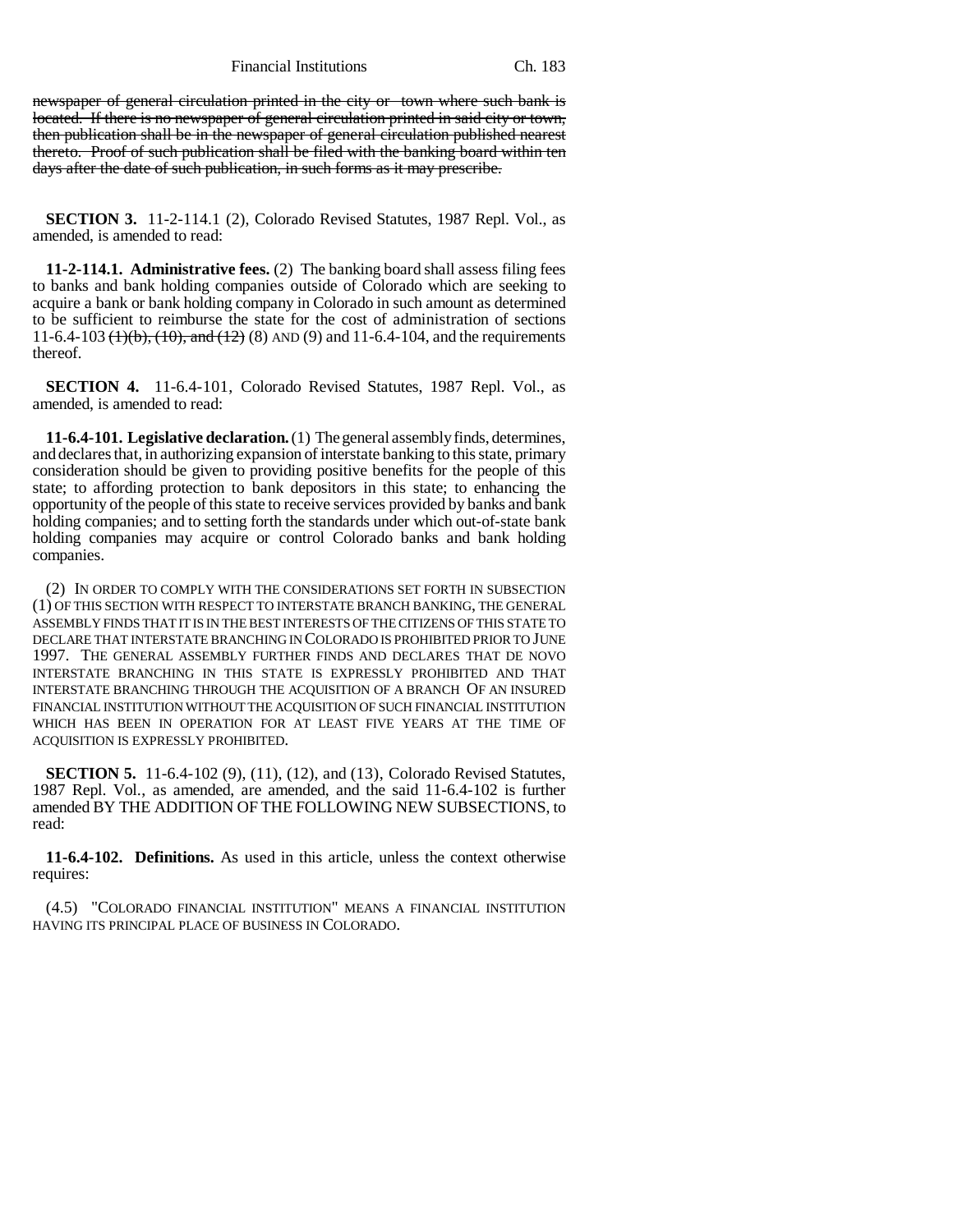(6.5) "DE NOVO BRANCH" MEANS A BRANCH OF A FINANCIAL INSTITUTION WHICH:

(a) IS ORIGINALLY ESTABLISHED BY THE FINANCIAL INSTITUTION AS A BRANCH; AND

(b) DOES NOT BECOME A BRANCH OF SUCH FINANCIAL INSTITUTION AS A RESULT OF:

(I) THE ACQUISITION BY THE FINANCIAL INSTITUTION OF A DEPOSITORY INSTITUTION OR A BRANCH OF A DEPOSITORY INSTITUTION; OR

(II) THE CONVERSION, MERGER, OR CONSOLIDATION OF ANY SUCH INSTITUTION OR BRANCH.

(6.7) "DEPOSIT PRODUCTION OFFICE" MEANS AN OFFICE OR BRANCH USED PRIMARILY FOR THE PURPOSE OF DEPOSIT PRODUCTION.

(7.1) "FINANCIAL INSTITUTION" MEANS ANY BANK, BANK HOLDING COMPANY, INDUSTRIAL BANK, INDUSTRIAL BANK HOLDING COMPANY, SAVINGS AND LOAN ASSOCIATION, FEDERAL SAVINGS BANK, OR THRIFT HOLDING COMPANY.

(7.3) (a) "FOREIGN BANK" MEANS ANY BANK, INCLUDING ANY COMMERCIAL BANK, MERCHANT BANK, OR OTHER INSTITUTION THAT ENGAGES IN BANKING ACTIVITIES WHICH ARE USUAL IN CONNECTION WITH THE BUSINESS OF BANKING IN THE NATIONS WHERE SUCH INSTITUTION IS ORGANIZED OR OPERATING, OTHER THAN A BANK WHICH IS ORGANIZED UNDER THE LAWS OF A STATE OF THE UNITED STATES OR A NATIONAL BANK WHICH MAINTAINS ITS HEAD OFFICE IN A STATE OF THE UNITED STATES.

(b) AS USED IN THIS SUBSECTION (7.3), "FOREIGN NATION" MEANS ANY NATION OTHER THAN THE UNITED STATES, INCLUDING ANY SUBDIVISION, TERRITORY, TRUST TERRITORY, DEPENDENCY, OR POSSESSION OF ANY SUCH NATION. "FOREIGN NATION" INCLUDES PUERTO RICO, GUAM, AMERICAN SAMOA, THE VIRGIN ISLANDS, AND ANY TERRITORY, TRUST TERRITORY, DEPENDENCY, OR INSULAR POSSESSION OF THE UNITED STATES.

(7.5) "HOME STATE" MEANS:

(a) IN THE CASE OF A NATIONAL BANK, THE STATE IN WHICH THE MAIN OFFICE OF THE BANK IS LOCATED; AND

(b) IN THE CASE OF A STATE BANK, THE STATE IN WHICH THE BANK IS CHARTERED.

(9) "Out-of-state bank" means a bank having its principal place of business outside of Colorado THE HOME STATE OF WHICH IS ANOTHER STATE. THE TERM "OUT-OF-STATE BANK" INCLUDES A FOREIGN BANK.

(11) "Reciprocal state" means the state of Arizona, Kansas, New Mexico, Nebraska, Oklahoma, Utah or Wyoming.

(12) "Reciprocal state bank" means a bank having its principal place of business in a reciprocal state.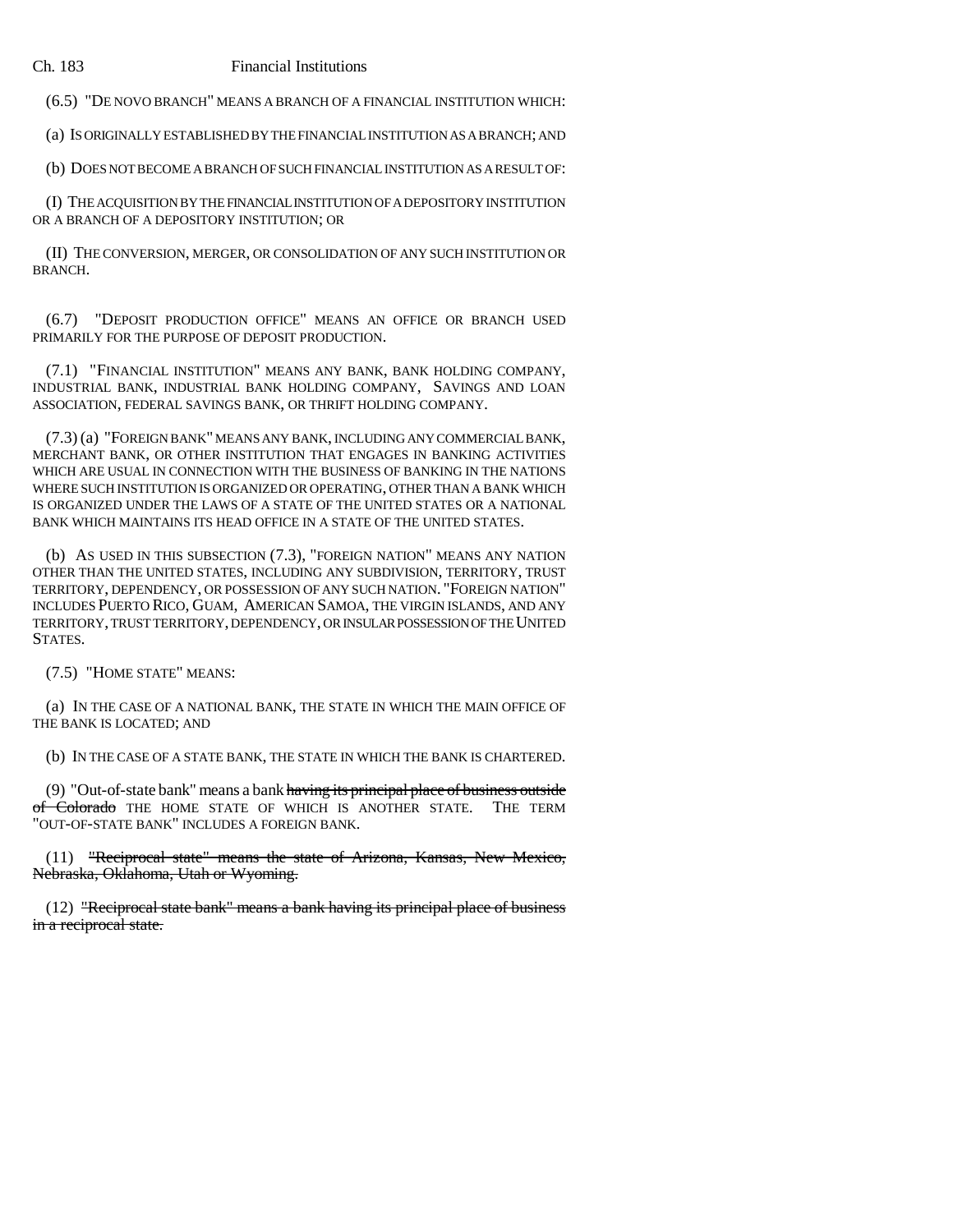(13) "Reciprocal state bank holding company" means:

(a) A registered bank holding company the operations of which are principally conducted in a reciprocal state and which is not controlled by a bank holding company the operations of which are principally conducted outside of such reciprocal state; or

(b) An out-of-state bank holding company which controlled at least three Colorado banks as of May 9, 1956, or which, as of January 1, 1985, was the beneficial owner, directly or indirectly, of seventy-five percent or more of the equity interest (including, without limitation, any nonvoting equity interest) in a Colorado bank holding company or Colorado bank, but the operations of which are principally conducted outside of Colorado or a reciprocal state, however, except as expressly provided in section 11-22-615, if on or after January 1, 1988, and prior to January 1, 1991, control of an out-of-state bank holding company described in this paragraph (b) or its Colorado banks of Colorado bank holding companies, is acquired by an out-of-state bank holding company the operations of which are principally conducted outside of a reciprocal state, neither out-of-state bank holding company shall at the time of acquisition of control or thereafter be deemed a reciprocal state bank holding company;

(c) An out-of-state bank holding company that is a successful bidder under section 11-22-615.

**SECTION 6.** 11-6.4-103, Colorado Revised Statutes, 1987 Repl. Vol., as amended, is amended to read:

**11-6.4-103. Acquisition of control of bank holding companies and banks by bank holding companies in different states - interstate banking and branching.** (1) Prior to January 1, 1991:

(a) A Colorado bank holding company may acquire control of a reciprocal state bank holding company or reciprocal state bank, and, subject to the limitations of subsections (3) to (8) of this section, a reciprocal state bank holding company may acquire control of a Colorado bank holding company of Colorado bank;

(b) If the banking board finds, upon application of any interested party or upon the board's own initiative, that the laws of a particular reciprocal state expressly authorize Colorado bank holding companies to acquire control of reciprocal state bank holding companies and reciprocal state banks in that state, a reciprocal state bank holding company the operations of which are principally conducted in that state may acquire control of a Colorado bank or Colorado bank holding company;

A reciprocal state bank holding company, as defined in section 11-6.4-102(13)(b), shall have the same powers and be subject to the same conditions as any other reciprocal state bank holding company; except that the laws of the state where its operations are principally conducted need not be reciprocal with the law of this state, and the finding by the banking board under paragraph (b) of this subsection (1) shall not be required.

 $(2)$  (1) On and after January 1, 1991, a Colorado bank holding company may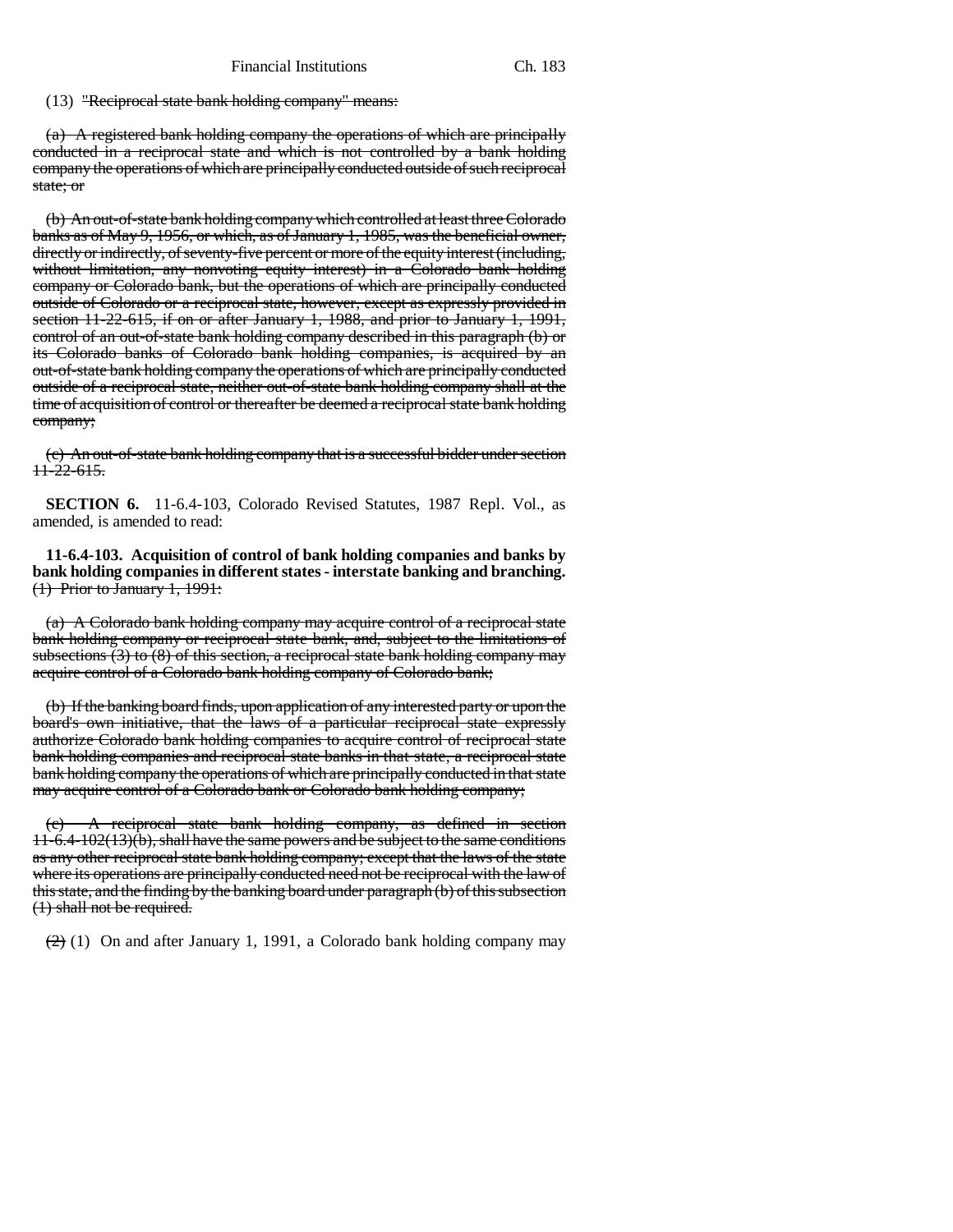acquire control of out-of-state bank holding companies and out-of-state banks; and, on and after January 1, 1991, subject to the limitations of subsections  $\left(\frac{3}{2}\right)$  (2) to  $\left(\frac{8}{2}\right)$ (6) of this section, an out-of-state bank holding company may acquire control of Colorado bank holding companies and Colorado banks FINANCIAL INSTITUTIONS.

 $(3)(2)$  Except as proved in subsections (4) and (5) of this section, an out-of-state bank holding company, until July 1, 1993, may not acquire control of any Colorado bank under subsection (1) or (2) of this section unless such Colorado bank has been either in operation since January 1, 1988, or in operation for at least five years at the time of the acquisition of control. AN OUT-OF-STATE BANK HOLDING COMPANY MAY NOT ACQUIRE CONTROL OF, OR ACQUIRE ALL OR SUBSTANTIALLY ALL OF THE ASSETS OF, A COLORADO DEPOSITORY INSTITUTION HAVING ITS PRINCIPAL PLACE OF BUSINESS IN COLORADO UNLESS SUCH DEPOSITORY INSTITUTION HAS BEEN IN OPERATION FOR AT LEAST FIVE YEARS AT THE TIME OF THE ACQUISITION OF CONTROL. AN OUT-OF-STATE BANK HOLDING COMPANY ACQUIRING CONTROL OF A COLORADO BANK HOLDING COMPANY, INDUSTRIAL BANK HOLDING COMPANY, OR THRIFT HOLDING COMPANY MAY ACQUIRE CONTROL OF ANY COLORADO DEPOSITORY INSTITUTION HAVING ITS PRINCIPAL PLACE OF BUSINESS IN COLORADO CONTROLLED BY THE COLORADO BANK HOLDING COMPANY, INDUSTRIAL BANK HOLDING COMPANY, OR THRIFT HOLDING COMPANY EVEN THOUGH SUCH DEPOSITORY INSTITUTION HAS BEEN IN OPERATION FOR LESS THAN FIVE YEARS.

(4) Until July 1, 1993, an out-of-state bank holding company may not acquire control of any Colorado bank holding company under subsection  $(1)$  or  $(2)$  of this section unless such Colorado bank holding company has been in operation since July 1, 1988, or has been in operation for at least five years at the time of the acquisition of control. An out-of-state bank holding company acquiring control of a Colorado bank holding company under this subsection  $(\hat{4})$  may thereby acquire control of any Colorado bank controlled by that Colorado bank holding company regardless of the limitations of subsection (3) of this section.

(5) (3) An out-of-state bank holding company may not acquire control of any Colorado bank by organizing or seeking to charter de novo such Colorado bank; however, on and after July 1, 1993, A Colorado bank holding company which is controlled by an out-of-state bank holding company may acquire control of any Colorado bank by organizing or seeking to charter de novo a Colorado bank.

 $(6)$  (4) An out-of-state A bank holding company may not acquire control of any Colorado bank holding company or Colorado bank FINANCIAL INSTITUTION if such acquisition of control will result, at the time of such acquisition, in the out-of-state bank holding company controlling more than twenty-five percent of the aggregate of all deposits in all banks, savings and loan associations, federal savings banks, and other financial institutions located in Colorado, which are federally insured. For the purpose of this subsection  $(6)(4)$ , deposits shall be determined based upon the public reports most recently filed with the appropriate federal regulatory agency.

 $(7)$  (5) An out-of-state A bank holding company may not acquire control of a Colorado bank holding company or Colorado bank FINANCIAL INSTITUTION unless immediately before such acquisition such out-of-state bank holding company has such capital as the banking board may require by rule and regulation.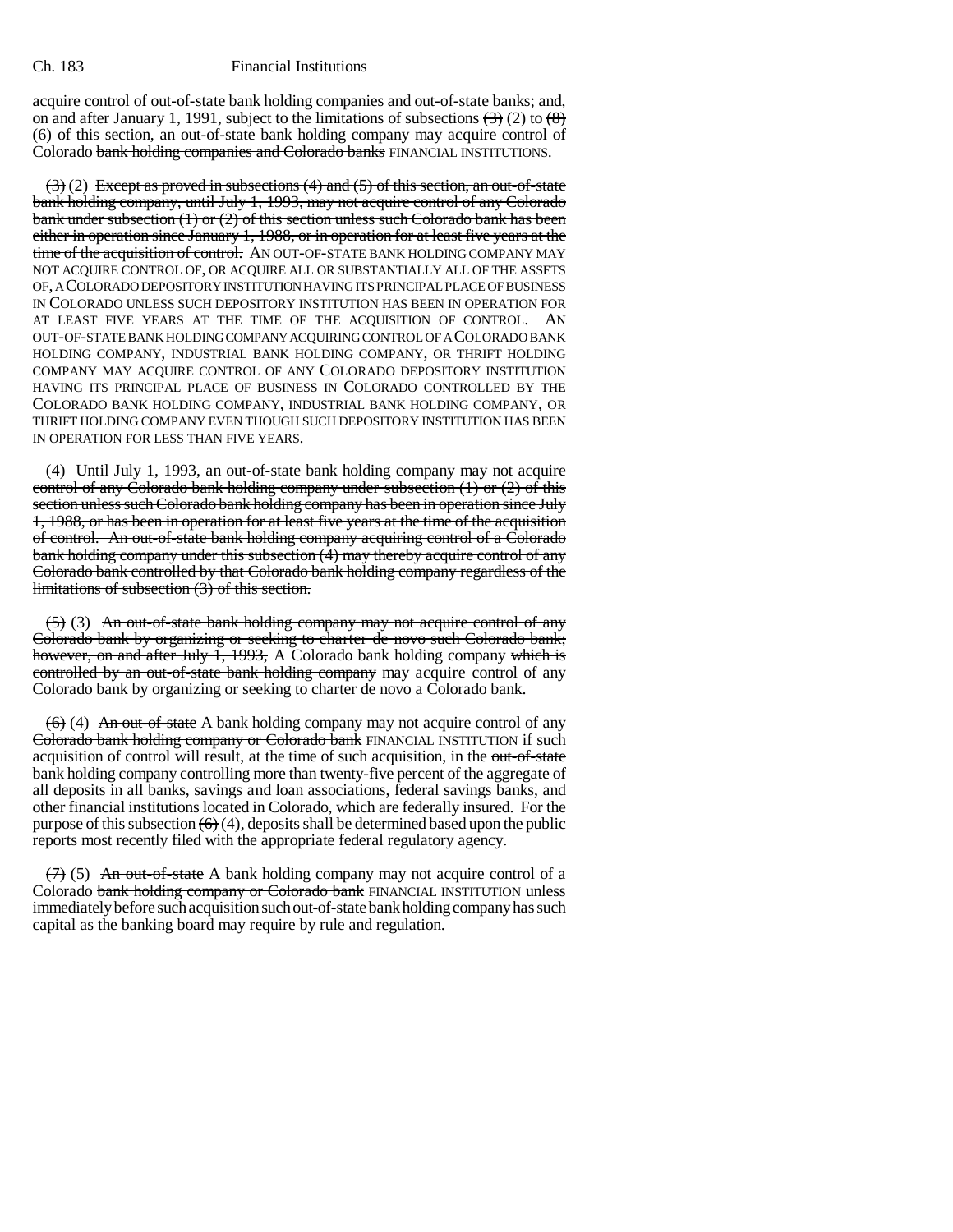Financial Institutions Ch. 183

 $(8)$  (6) This section does not modify existing Colorado law to otherwise authorize the establishment of a branch bank in this state by any bank holding company or **bank.** ON AND AFTER JUNE 1, 1997, INTERSTATE BRANCHING THROUGH THE ACQUISITION OF A BRANCH OF AN INSURED FINANCIAL INSTITUTION WITHOUT THE ACQUISITION OF SUCH FINANCIAL INSTITUTION IS EXPRESSLY PROHIBITED. DE NOVO INTERSTATE BRANCHING IS EXPRESSLY PROHIBITED. DEPOSIT PRODUCTION OFFICES ARE EXPRESSLY PROHIBITED.

 $(9)$  (7) No <del>out-of-state</del> bank holding company may acquire control of any Colorado bank or Colorado bank holding company or any reciprocal state bank holding company FINANCIAL INSTITUTION which controls a Colorado bank or which controls a Colorado bank holding company FINANCIAL INSTITUTION except in accordance with the provisions of this section or as permitted without AND WITH prior approval of the federal reserve board under section 3(a) of the federal "Bank Holding Company Act", 12 U.S.C. sec. 1842(a).

 $(10)(8)$  An out-of-state A BANK OR bank holding company that intends to acquire control of any Colorado bank or Colorado bank holding company FINANCIAL INSTITUTION OR TO CONDUCT INTERSTATE BRANCHING IN COLORADO ON OR AFTER JUNE 1, 1997, shall provide the banking board with the name or names under which it proposes to conduct the business of such bank, or BANK holding company, OR BRANCH. The out-of-state BANK OR bank holding company shall not be eligible to CONDUCT INTERSTATE BRANCHING OR make any such acquisition if the proposed name is either:

(a) Identical to or deceptively similar to the name of any existing Colorado  $bank$ or Colorado bank holding company FINANCIAL INSTITUTION; except that this paragraph (a) shall not apply if the out-of-state BANK OR bank holding company obtains express written consent of the affected existing Colorado bank or Colorado bank holding company FINANCIAL INSTITUTION; or

(b) Likely to cause the public to be confused, deceived, or mistaken.

(11) Nothing in this section shall limit the right of a Colorado bank holding company to acquire control of a Colorado bank or a Colorado bank holding company as permitted under any other applicable law.

 $(12)$  (9) Concurrently with the filing of its application OR NOTICE with the APPROPRIATE federal reserve board REGULATORY AGENCY concerning the acquisition or control of a Colorado bank or Colorado bank holding company, an out-of-state FINANCIAL INSTITUTION, OR CONCERNING AN INTERSTATE BRANCH ON OR AFTER JUNE 1, 1997, A BANK OR bank holding company shall file a copy of said application OR NOTICE with the banking board, which may submit advisory comments to the federal reserve board REGULATORY AGENCY.

(13) On and after July 1, 1988, and until January 1, 1991, an out-of-state bank holding company may not acquire control of any savings and loan association, federal savings bank, or any other financial institution other than a bank, located in Colorado, or any holding company controlling any such entity. On and after July 1, 1988, and until January 1, 1991, a savings and loan association, a federal savings bank, or any other financial institution other than a bank, the principal place of business of which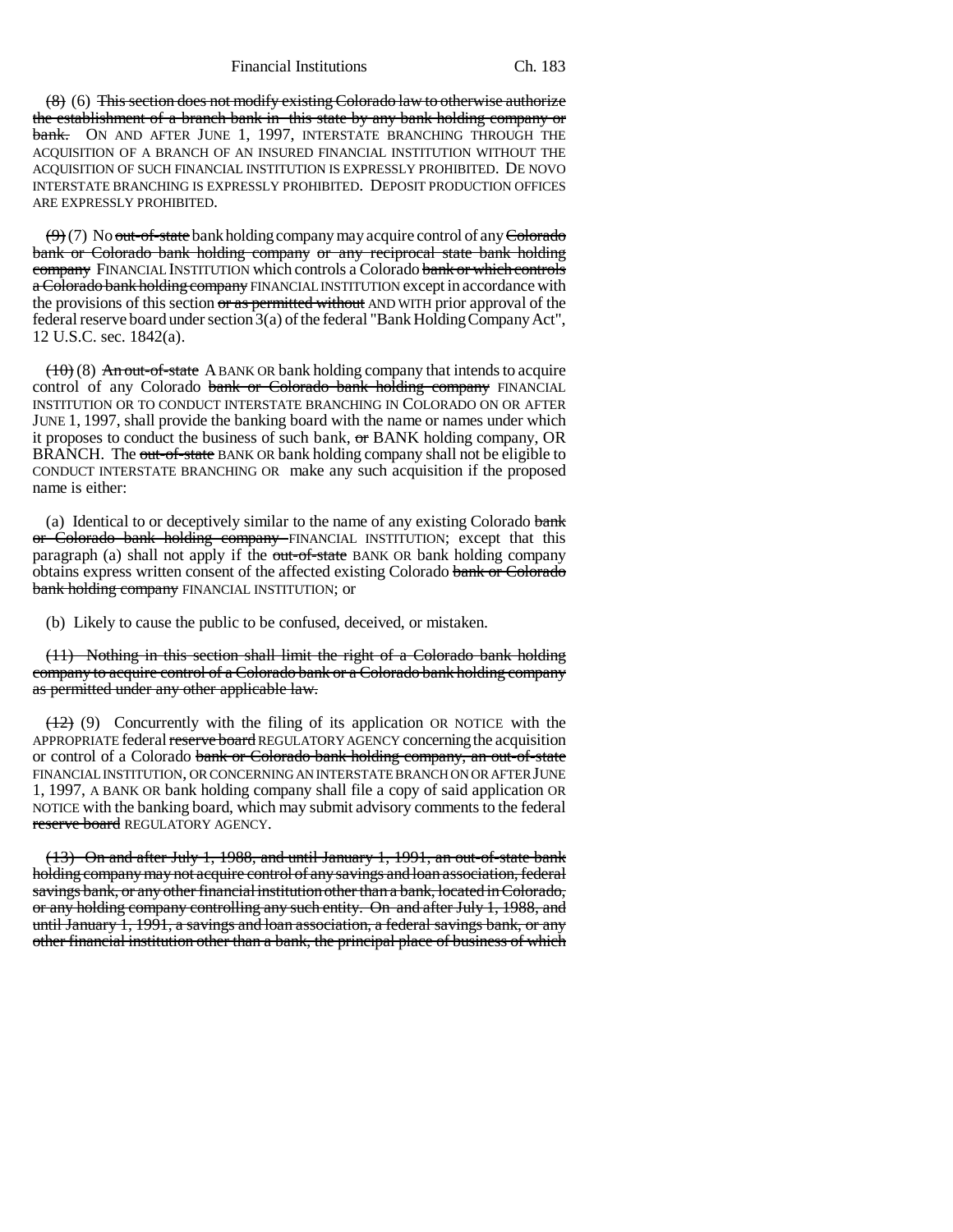is located outside of Colorado, or any holding company controlling any such entity may not acquire control of any Colorado bank or Colorado bank holding company.

(14) (10) No out-of-state BANK OR bank holding company may CONDUCT INTERSTATE BRANCHING IN COLORADO OR acquire control, DIRECTLY OR INDIRECTLY of any Colorado bank or Colorado bank holding company or any reciprocal state bank holding company which controls a Colorado bank or which controls a Colorado bank holding company FINANCIAL INSTITUTION without first obtaining a certificate from the bank BANKING board certifying that such BRANCH OR acquisition complies with the provisions of this article. Such certificate shall accompany any advisory comments submitted by the banking board to the APPROPRIATE federal reserve board REGULATORY AGENCY pursuant to subsection  $(12)(9)$  of this section. If the banking board refuses to issue a certificate pursuant to this subsection  $(\frac{14}{10})$ , such refusal and the reasons therefor shall be submitted pursuant to subsection  $(12)(9)$  of this section to the APPROPRIATE federal reserve board REGULATORY AGENCY with advisory comments. The banking board shall act on any application OR NOTICE filed pursuant to subsection  $(12)$  (9) of this section and shall issue or refuse to issue the certificate required by this subsection  $(14)(10)$  within ninety days of the filing of any such application.

**SECTION 7.** 11-22-109.6 (2), Colorado Revised Statutes, 1987 Repl. Vol., as amended, is amended to read:

**11-22-109.6. Industrial banks reports on condition and income to commissioner.** (2) Said reports shall be transmitted to the commissioner within thirty days after his THE request therefor. and the substance thereof shall be published within ten days by the industrial bank, in such form as may be prescribed by the commissioner, in a newspaper of general circulation printed in the city or town where such industrial bank is located. If there is no newspaper of general circulation printed in said city or town, then publication shall be in the newspaper of general circulation published nearest thereto. Proof of such publication shall be filed with the commissioner within ten days after the date of such publication, in such form as he may prescribe.

**SECTION 8.** 11-22-615 (5), Colorado Revised Statutes, 1987 Repl. Vol., as amended, is amended to read:

**11-22-615. Procedure for relief of depositors in troubled industrial banks.** (5) If a successful bidder is an out-of-state bank holding company and, on or after April 29, 1988, and prior to January 1, 1991, control of said out-of-state bank holding company or its Colorado banks or Colorado bank holding companies is acquired by an out-of-state bank holding company the operations of which are principally conducted outside of a reciprocal state, neither out-of-state bank holding company shall at the time of acquisition of control or thereafter be deemed a reciprocal state bank holding company. If a successful bidder is an out-of-state bank holding company and acquires control of a reciprocal state bank holding company as defined in section  $11-6.4-102$   $(13)(b)$ , or such reciprocal state bank holding company's Colorado banks or Colorado bank holding companies, then such reciprocal state bank holding company shall no longer qualify as a reciprocal state bank holding company under article 6.4 of this title.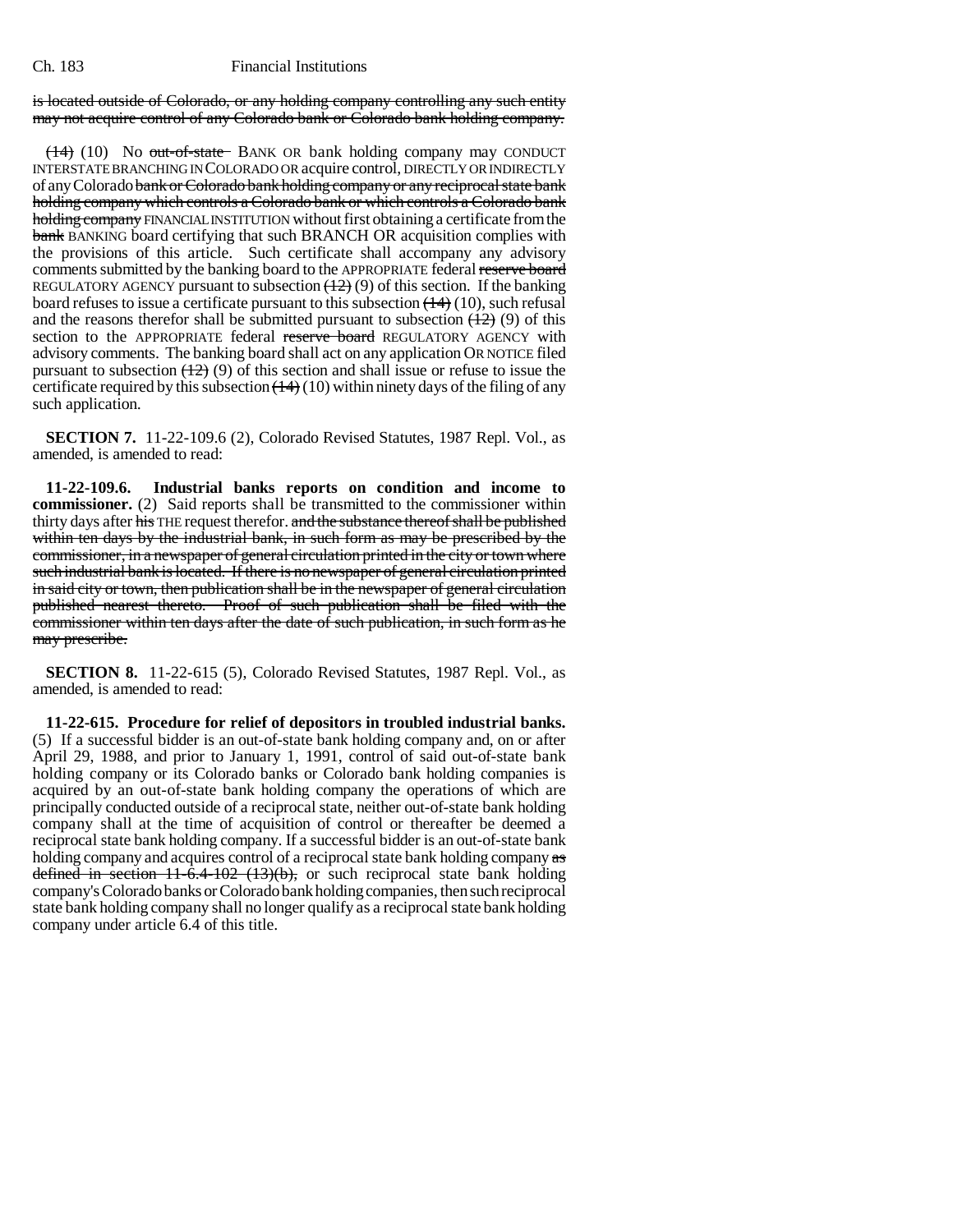**SECTION 9.** 11-23-118 (3.5) (b), Colorado Revised Statutes, 1987 Repl. Vol., as amended, is amended to read:

**11-23-118. Reports to the banking board and to the commissioner.** (3.5) (b) Said reports shall be transmitted to the commissioner within thirty days after his THE request therefor. and the substance thereof shall be published within ten days by the trust company, in such form as may be prescribed by the commissioner, in a newspaper of general circulation printed in the city or town where such trust company is located. If there is no newspaper of general circulation printed in said city or town, then publication shall be in the newspaper of general circulation published nearest thereto. Proof of such publication shall be filed with the commissioner within ten days after the date of such publication, in such form as he may prescribe.

**SECTION 10.** 11-25-101, Colorado Revised Statutes, 1987 Repl. Vol., as amended, is amended to read:

**11-25-101. Legislative declaration.** (1) The general assembly finds, determines and declares that distinctions in function and services of various types of financial institutions have become so narrow that organizational and operational equality should be encouraged and facilitated in this state. It is the intent of the general assembly to enact legislation which will promote the safety and soundness of financial institutions for the benefit of the public, which will improve efficiency for the economic operation of those financial institutions and will ensure that the state of Colorado, by its appropriate action, will continue its control of those financial institutions within its jurisdiction.

(2) IN ORDER TO PROVIDE EQUALITY AMONG FINANCIAL INSTITUTIONS, THE BANKING BOARD AND THE FINANCIAL SERVICES BOARD SHALL MONITOR AND REQUIRE REPORTS ON THE ACTIVITIES OF EACH FINANCIAL INSTITUTION CONDUCTING BUSINESS AT A LOCATION IN COLORADO.

**SECTION 11.** 11-25-102 (3), Colorado Revised Statutes, 1987 Repl. Vol., as amended, is amended to read:

**11-25-102.Definitions.** As used in this article, unless the context otherwise requires:

(3) "Financial institution" means any bank, bank holding company, industrial bank, industrial bank holding company, savings and loan associations, FEDERAL SAVINGS BANK, or thrift holding company.

**SECTION 12.** 11-25-103 (7) (l), Colorado Revised Statutes, 1987 Repl. Vol., as amended, is amended to read:

**11-25-103. Financial institutions - branches allowed - conversion of financial institutions to branches - acquisitions**. (7) (l) Nothing in this article or any other article of this title shall authorize interstate branching PRIOR TO JUNE 1, 1997.

**SECTION 13.** 11-25-104 (2), (3), and (5), Colorado Revised Statutes, 1987 Repl.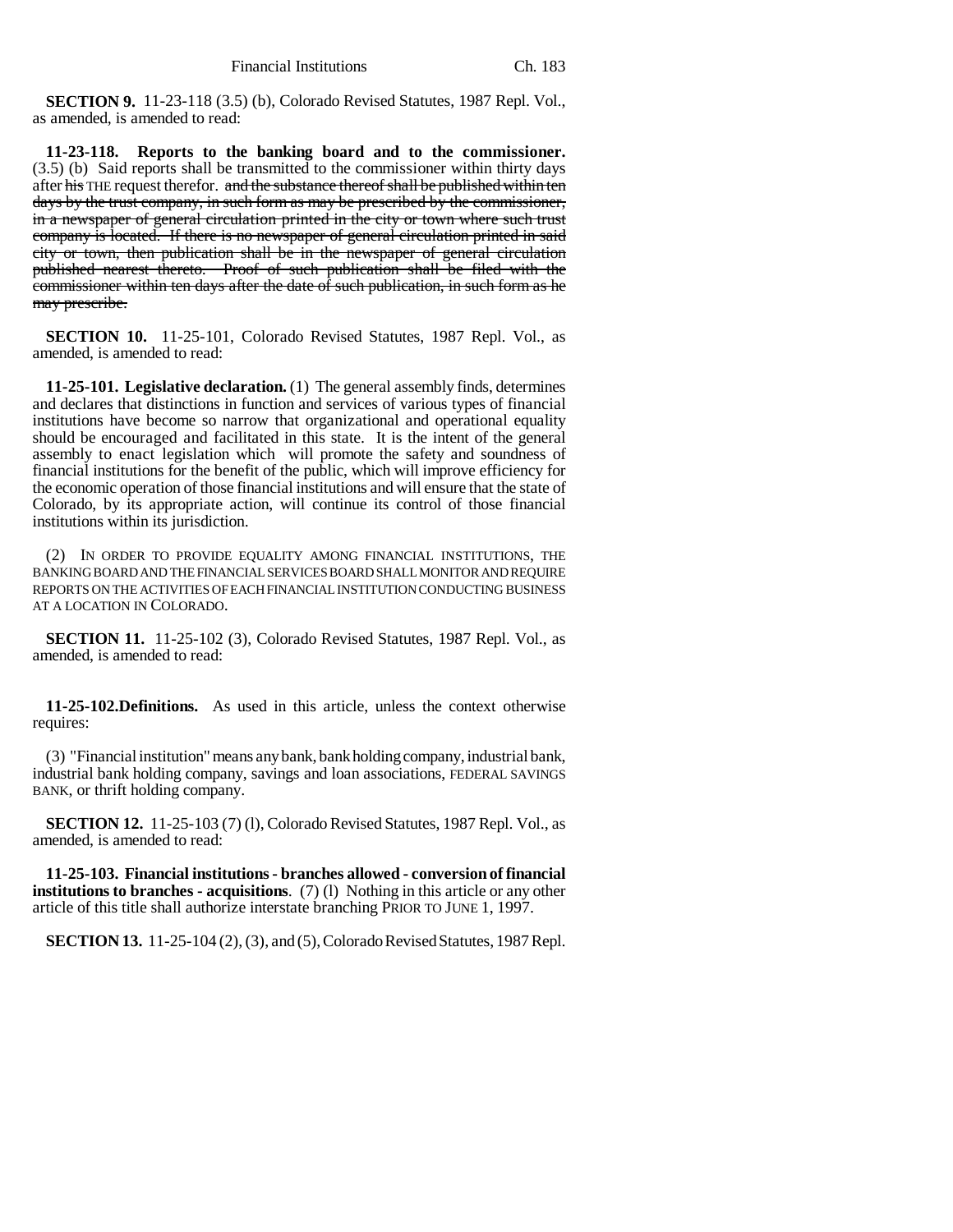Vol., as amended, are amended to read:

**11-25-104. Financial institutions - common powers and limitations.** (2) No ANY acquisition of a branch from another financial institution shall be subject to any THE percentage limitation set forth in this article SUBSECTION (7) OF THIS SECTION. Such an acquisition by a financial institution which has its principal place of business in Colorado is expressly authorized, and the location thereof OF SUCH BRANCH may be changed pursuant to law.

(3) No ANY acquisition of a branch from another financial institution in connection with the acquisition of such financial institution shall be subject to any percentage limitation set forth in this article SUBSECTION (7) OF THIS SECTION. Such an acquisition by a financial institution which has its principal place of business in Colorado is expressly authorized, and the location thereof OF SUCH BRANCH may be changed pursuant to law.

(5) Nothing in this article or in article 6.4 of this title shall be construed to prevent the acquisition of any financial institution in this state by any other financial institution whether its THE principal operations OF WHICH are located in this state; or in any other state; however, any conversion of all or any part thereof to a branch shall be in accordance with the provisions of section  $11-25-103$  THIS ARTICLE.

**SECTION 14.** 11-25-105, Colorado Revised Statutes, 1987 Repl. Vol., as amended, is amended to read:

**11-25-105. Subsidiary depository institutions as agent.** (1) Any Colorado financial institution (the "contracting financial institution") may contract with any other Colorado financial institution (the "accepting financial institution") to grant the accepting financial institution the authority to accept and receive deposits and to honor and pay out withdrawals on behalf of the contracting financial institution and depositors therein. ANY BANK SUBSIDIARY OF A BANK HOLDING COMPANY MAY RECEIVE DEPOSITS, RENEW TIME DEPOSITS, CLOSE LOANS, SERVICE LOANS, AND RECEIVE PAYMENTS ON LOANS AND OTHER OBLIGATIONS AS AN AGENT FOR AN AFFILIATE FINANCIAL INSTITUTION, AS SUCH AUTHORITY IS SET FORTH IN SECTION 101(d) OF THE FEDERAL "RIEGLE-NEAL INTERSTATE BANKING AND BRANCHING EFFICIENCY ACT OF 1994". NOTWITHSTANDING ANY OTHER PROVISION OF LAW, A BANK ACTING AS AN AGENT IN ACCORDANCE WITH THIS SUBSECTION (1) FOR AN AFFILIATE FINANCIAL INSTITUTION SHALL NOT BE CONSIDERED TO BE A BRANCH OF THE AFFILIATE.

(2) As used in this section, the terms "deposits" and "withdrawals" include issuing money orders, cashiers' checks, and travelers' checks or similar instruments, cashing checks or drafts, receiving note payments receiving or delivering cash and instruments and securities, and disbursing loan proceeds by machine. ANY CONTRACT ENTERED INTO PURSUANT TO THIS SECTION AS IT EXISTED PRIOR TO JULY 1, 1995, SHALL REMAIN VALID AND IN EFFECT ACCORDING TO THE TERMS OF THE CONTRACT AND ANY SUBSEQUENT AGREEMENT OF THE CONTRACTING FINANCIAL INSTITUTIONS.

(3) Any contract entered into pursuant to this section includes accepting and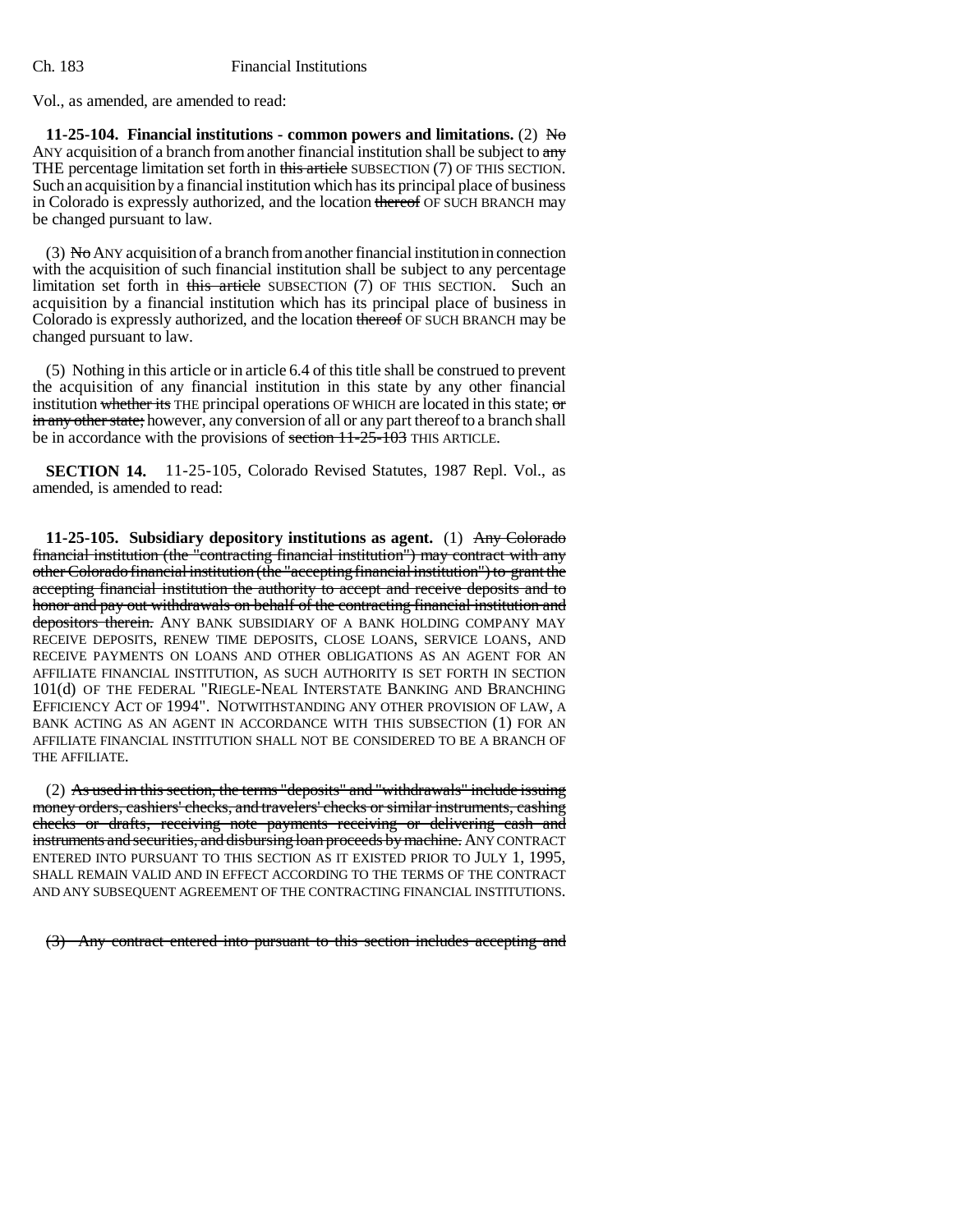receiving deposits and honoring and paying withdrawals at or through a branch of either financial institution which is a party to the contract.

**SECTION 15.** 11-25-107, Colorado Revised Statutes, 1987 Repl. Vol., as amended, is amended to read:

**11-25-107. Reports on deposits and Colorado loan activities.** Any financial institution in this state which is regulated by the banking board or the state commissioner of financial services and which is controlled by a financial institution the principal place of business of which is in another state shall report each year as required by the banking board or the commissioner of financial services on the dollar amount of loans made in the service area or areas of any such financial institution in the state of Colorado or in states adjacent to this state, in other states of the United States, and to persons or entities controlled by interest in countries outside the United States. Such financial institutions shall also separately report on the dollar amount of money flowing from any such financial institution to the out-of-state financial institution controlling the Colorado financial institution. (1) A REPORT SHALL BE FILED EACH YEAR AS REQUIRED BY THE BANKING BOARD OR THE FINANCIAL SERVICES BOARD BY A:

(a) FINANCIAL INSTITUTION ACCEPTING DEPOSITS IN THIS STATE OR BRANCH OF A FINANCIAL INSTITUTION ACCEPTING DEPOSITS IN THIS STATE; OR

(b) BANK HOLDING COMPANY CONDUCTING BUSINESS IN THIS STATE, INDUSTRIAL BANK HOLDING COMPANY CONDUCTING BUSINESS IN THIS STATE, OR THRIFT HOLDING COMPANY CONDUCTING BUSINESS IN THIS STATE.

(2) (a) THE BANKING BOARD AND THE FINANCIAL SERVICES BOARD SHALL PRESCRIBE BY REGULATION THE INFORMATION TO BE REPORTED EACH YEAR, INCLUDING:

(I) THE INFORMATION REQUIRED IN REPORTS OF CONDITION AND INCOME IN THE FORM REQUIRED BY THE FINANCIAL INSTITUTION'S PRIMARY REGULATOR; AND

(II) SUCH COMPREHENSIVE INFORMATION AS THE BANKING BOARD AND THE FINANCIAL SERVICES BOARD FIND NECESSARY TO MONITOR DEPOSITS AND COLORADO LOAN ACTIVITY.

(b) SUCH REPORTS SHALL INCLUDE A COPY OF ANY PUBLIC WRITTEN EVALUATION PREPARED BY THE APPROPRIATE FEDERAL FINANCIAL SUPERVISORY AGENCY PURSUANT TO SECTION 807 OF THE FEDERAL "COMMUNITY REINVESTMENT ACT OF 1977".

(c) AS USED IN THIS SUBSECTION (2):

"COLORADO LOAN" MEANS A LOAN TO A BORROWER WHO RESIDES IN COLORADO OR WHOSE PRINCIPAL PLACE OF BUSINESS IS IN COLORADO. FEDERAL FUNDS AND AMOUNTS OUTSTANDING ON BANK CREDIT OR DEBIT CARDS SHALL NOT BE CONSIDERED A COLORADO LOAN.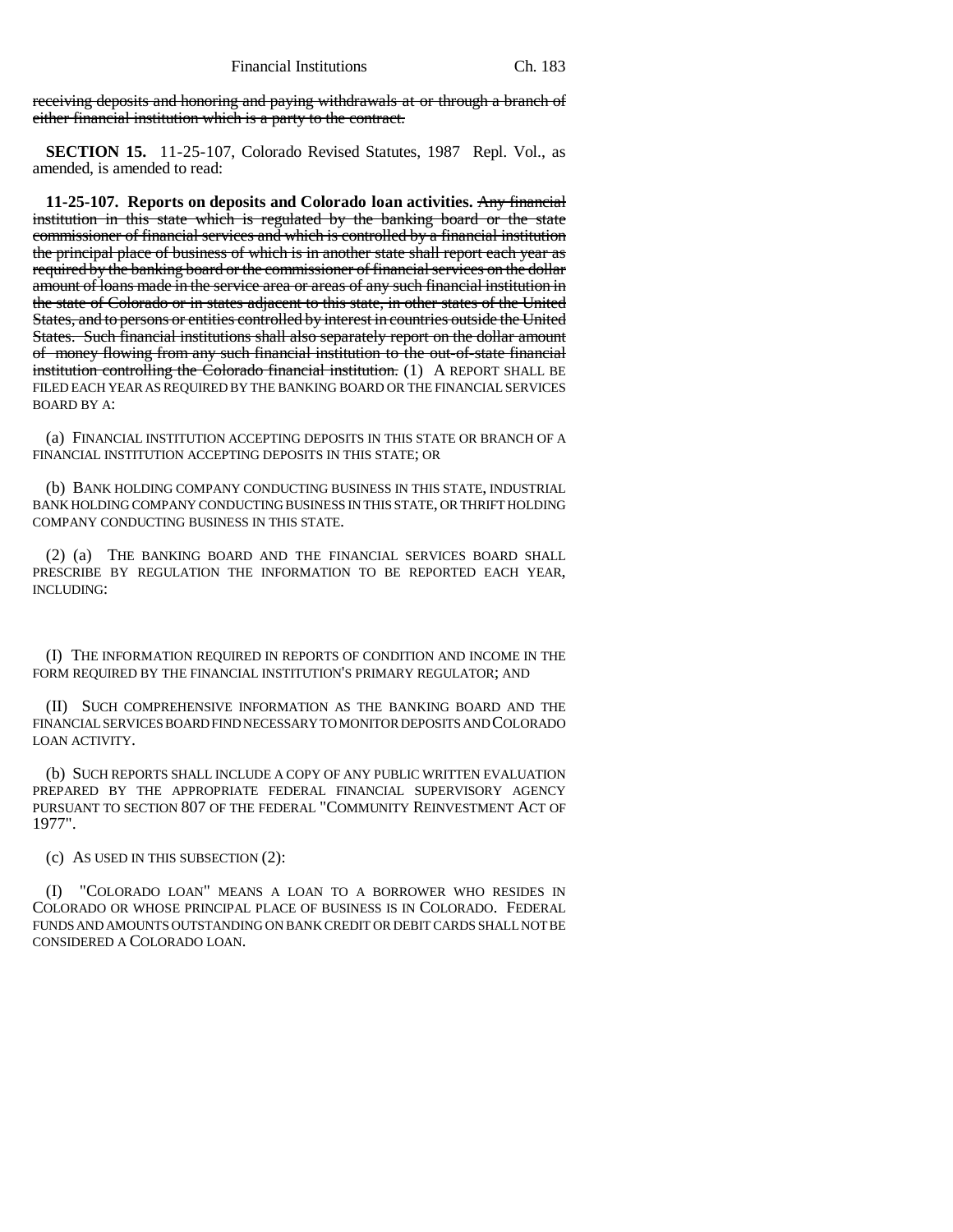(II) "DEPOSIT" MEANS ANY DEPOSIT RECEIVED BY ANY FINANCIAL INSTITUTION OR BRANCH OF A FINANCIAL INSTITUTION CONDUCTING BUSINESS IN COLORADO.

(d) (I) A FINANCIAL INSTITUTION ACCEPTING DEPOSITS AND WHICH HAS NO BRANCHES MAY SATISFY THE REPORTING REQUIREMENTS OF THIS SECTION BY FILING ONE REPORT.

(II) A FINANCIAL INSTITUTION ACCEPTING DEPOSITS AND WHICH HAS BRANCHES, A BRANCH WHICH ACCEPTS DEPOSITS, OR A BANK HOLDING COMPANY, INDUSTRIAL BANK HOLDING COMPANY, OR THRIFT HOLDING COMPANY CONDUCTING BUSINESS IN THIS STATE MAY SATISFY THE REPORTING REQUIREMENTS OF THIS SECTION BY FILING:

(A) A SEPARATE REPORT FOR EACH METROPOLITAN STATISTICAL AREA IN THIS STATE IN WHICH THE FINANCIAL INSTITUTION MAINTAINS ONE OR MORE BRANCHES AND A SEPARATE REPORT FOR THE REMAINDER OF THE NON-METROPOLITAN STATISTICAL AREA IN THIS STATE IF THE FINANCIAL INSTITUTION MAINTAINS ONE OR MORE BRANCHES IN SUCH NON-METROPOLITAN STATISTICAL AREA; OR

(B) A SEPARATE REPORT FOR EACH BRANCH IN THIS STATE.

(3) NO LATER THAN NINETY DAYS PRIOR TO THE PROPOSED DATE OF ANY BRANCH CLOSING, THE "NOTICE OF BRANCH CLOSING" REQUIRED TO BE FILED WITH THE APPROPRIATE FEDERAL REGULATORY AGENCY SHALL BE FILED WITH THE BANKING BOARD OR THE FINANCIAL SERVICES BOARD. THE NOTICE OF BRANCH CLOSING SHALL INCLUDE A DETAILED STATEMENT OF THE REASONS FOR THE DECISION TO CLOSE THE BRANCH AND STATISTICAL OR OTHER INFORMATION IN SUPPORT OF SUCH REASONS.

(4) (a) IN THE CASE OF A STATE CHARTERED FINANCIAL INSTITUTION OR BRANCH OF A STATE CHARTERED FINANCIAL INSTITUTION ACCEPTING DEPOSITS, OR IN THE CASE OF A BANK HOLDING COMPANY, INDUSTRIAL BANK HOLDING COMPANY, OR THRIFT HOLDING COMPANY CONDUCTING BUSINESS IN THIS STATE, ALL RECORDS PERTAINING TO SUCH REPORT SHALL BE SUBJECT TO EXAMINATION BY THE BANKING BOARD AND FINANCIAL SERVICES BOARD TO CONFIRM THE ACCURACY OF THE REPORT.

(b) IN THE CASE OF A FEDERALLY CHARTERED FINANCIAL INSTITUTION OR BRANCH OF A FEDERALLY CHARTERED FINANCIAL INSTITUTION ACCEPTING DEPOSITS, SUCH FINANCIAL INSTITUTION OR BRANCH SHALL FILE WITH THE REPORT EITHER A SPECIAL REPORT OR A CERTIFICATION, AS FOLLOWS:

(I) A SPECIAL REPORT TO CONFIRM THE ACCURACY OF THE REPORT REQUIRED BY THIS SECTION. THE SPECIAL REPORT SHALL BE PREPARED BY AN INDEPENDENT PUBLIC ACCOUNTANT ENGAGED BY THE FINANCIAL INSTITUTION OR BRANCH. THE REPORT REQUIRED BY THIS SECTION, CERTIFIED BY MANAGEMENT, TOGETHER WITH THE SPECIAL REPORT PREPARED BY THE INDEPENDENT PUBLIC ACCOUNTANT, SHALL BE FILED ANNUALLY WITH THE BANKING BOARD AND THE FINANCIAL SERVICES BOARD. THE BANKING BOARD AND THE FINANCIAL SERVICES BOARD SHALL BY RULE ESTABLISH PROCEDURES TO BE PERFORMED TO PREPARE THE SPECIAL REPORT.

(II) A CERTIFICATION BY THE PRIMARY FEDERAL BANKING REGULATOR OF SUCH FINANCIAL INSTITUTION OR BRANCH WHICH CONFIRMS THE ACCURACY OF THE REPORT.